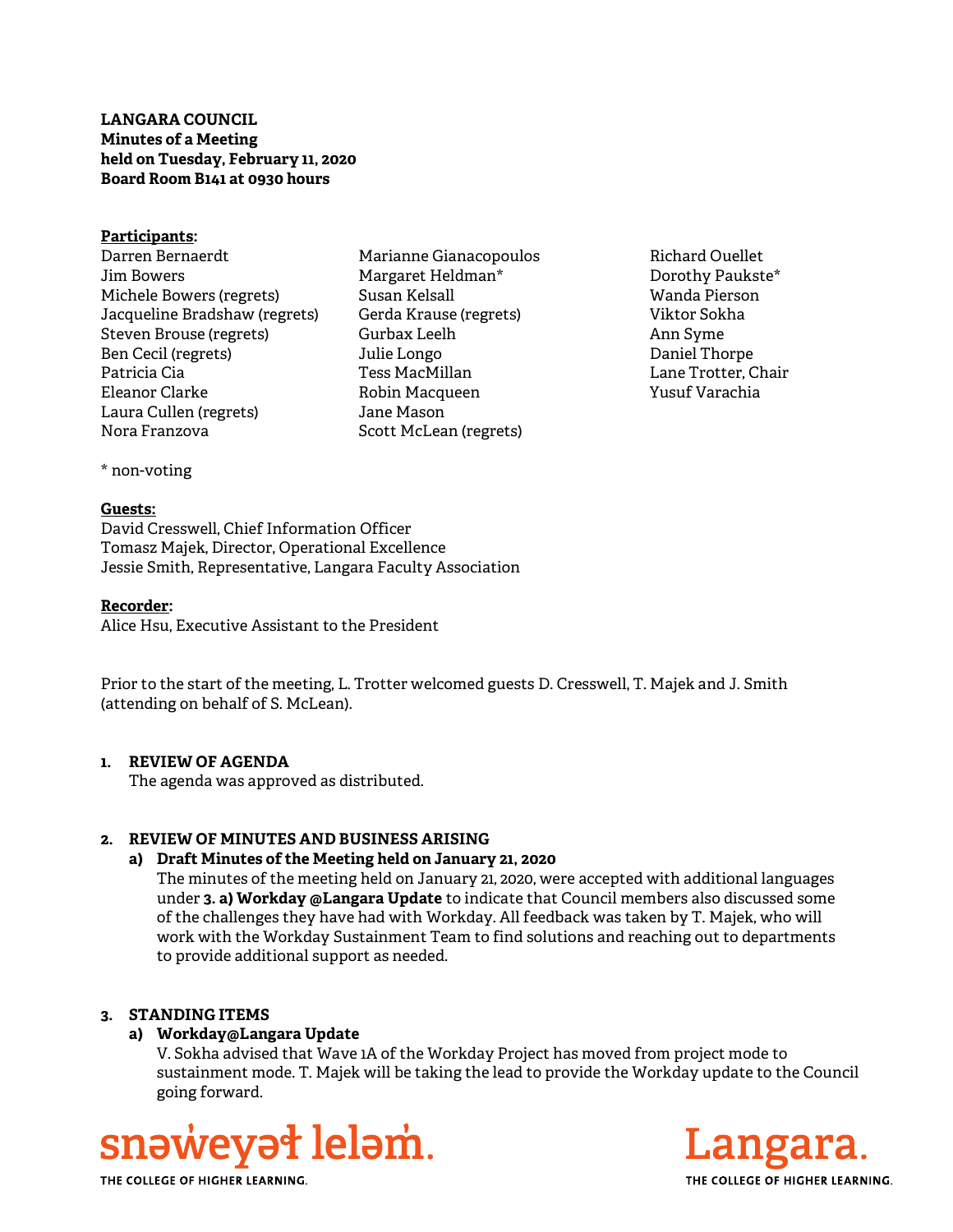T. Majek provided a quick update on the stats of the support requests that have been received and remain open to-date. He noted that some tickets include more than one request and some requests of greater complexity are taking longer time to resolve. T. Majek advised that, in the meanwhile, the Sustainment Team has been consulting with faculty and leaders, investigating the challenges, finding and testing potential solutions, and making changes to make Workday even more userfriendly. The Sustainment Team has also been providing more regular updates to the College community and to faculty who shared some common questions, and will be working on revising the training and support strategy in the next few weeks to make subject experts more accessible at the learning labs to hear feedback and provide support for specific topics.

In response to a question, T. Majek advised that the Workday Learning Lab trailer is currently closed for construction. It will be re-opened in the following week. In the meantime, the Sustainment Team member can meet with the employee at their desk or another space to provide support as needed.

T. Majek answered further questions from the Council members and took down all the suggestions made. Last, he noted that the Workday project is not only supported by the Sustainment Team but by many in People & Culture, Finance, IT, Academics, and leaders. He thanked everyone for their ongoing contribution to the Workday project.

[It was noted that T. Majek and D. Paukste left the meeting at 9:46 a.m.]

## b) IT Update

D. Cresswell advised that in the past few months IT has implemented 2-Factor Authentication (2FA) for many systems including Office 365 and Workday to enhance our cybersecurity, and will continue to work on the advancement of the College's Cybersecurity Program including fraudulent websites, URLs, and domain names that are trying to impersonate the College. IT has also been investigating several cybersecurity incidents occurred lately. L. Trotter shared a few phishing emails that were circulating earlier in the day and reiterated that he will never ask people to buy any brand or types of gift cards via email. Any suspicious emails should be forwarded to *ithelp*@langara.ca.

Discussions ensued and Council members shared some ideas for IT's consideration to help prevent employees from falling for the fraud.

## 4. For Action

## a) Revamped IT Policies:

- B1004 Computer Technology Planning
- B4002 Electronic Communication
- B4006 Mobile Devices
- B5002 Computer and Computing System Use

D. Creswell went through the Notes re: IT Policy Updates attached to the agenda to provide a summary of the changes made to each of the IT policy and procedures document included in the agenda package. D. Creswell advised that changes made to these policies include updating outdated language, organizational titles, and department names; using language that is broad